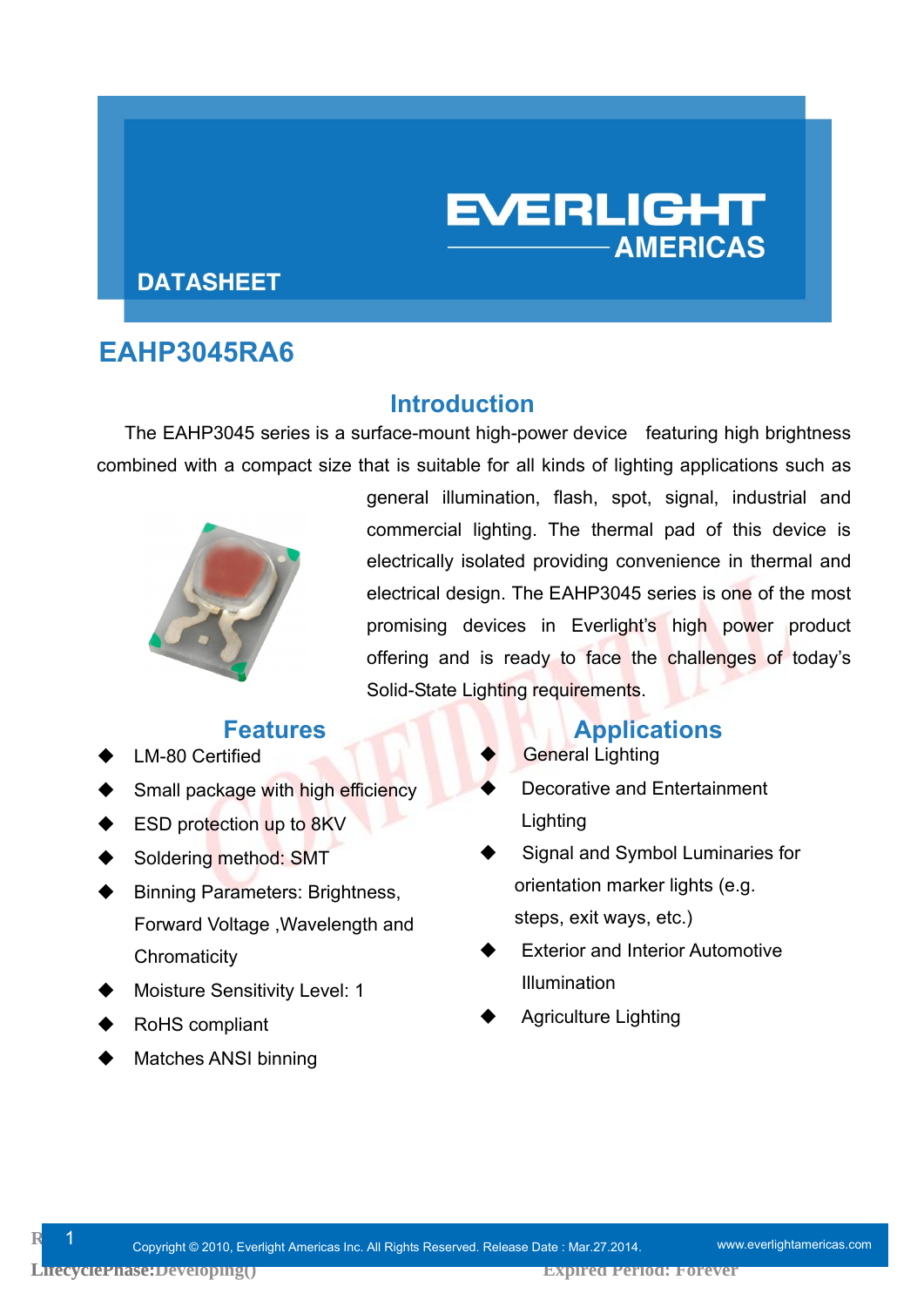# **Absolute Maximum Ratings**

| <b>Parameter</b>             | <b>Symbol</b>        | <b>Ratings</b>               | <b>Unit</b>  |
|------------------------------|----------------------|------------------------------|--------------|
| Max. DC Forward Current (mA) | IF.                  | $600_{[1]}$                  | mA           |
| Max. Peak Pulse Current (mA) | $I_{\mathsf{Pulse}}$ | $1000_{[2]}$                 | mA           |
| Max. ESD Resistance          | $V_B$                | 8000                         | V            |
| Reverse Voltage              | $V_R$                | Note 3                       | V            |
| <b>Thermal Resistance</b>    | $R_{th}$             | $6 - 8_{14}$                 | °C/W         |
| Max. Junction Temperature    | T,                   | $125_{[5]}$                  | $^{\circ}C$  |
| <b>Operating Temperature</b> | $T_{\text{Opt}}$     | $-40 \sim +100_{\text{f61}}$ | $^{\circ}C$  |
| Storage Temperature          | $T_{\text{Stg}}$     | $-40 \sim +100$              | $^{\circ}$ C |
| Max. Soldering Temperature   | $T_{Sol}$            | 260                          | $^{\circ}C$  |
| Max. Allowable Reflow Cycles | n/a                  | $\overline{2}$               | cycles       |

#### **Notes:**

- 1. Maximum forward current for 1W is 600mA (Thermal Pad=25°C).
- 2. Duty cycle = 1/10@1KHZ<br>3. The EAHP3045 series LE
- The EAHP3045 series LEDs are not designed for reverse bias use.
- 4. Thermal Resistance is 10°C/W for Blue, Green, Cool-White, Neutral-White, and Warm-White LEDs and 12°C/W for Red, Amber, and Orange LEDs.
- 5. Maximum junction temperature of Cool-White, Neutral-White, Warm-White, Blue, Green, Red, Amber, and Orange LEDs is 125°C.
- 6. Maximum Operating Temperature (Thermal Pad) of Cool-White, Neutral-White, Warm-White, Blue, Green, Red, Amber, and Orange LEDs is 100°C.

# **JEDEC Moisture Sensitivity**

| <b>Level</b> |                        | <b>Floor Life</b> |                 | <b>Soak Requirements</b><br><b>Standard</b> |
|--------------|------------------------|-------------------|-----------------|---------------------------------------------|
|              | <b>Time</b><br>(hours) | <b>Conditions</b> | Time<br>(hours) | <b>Conditions</b>                           |
|              | Unlimited              | 30°C / 85% RH     | $168 (+5/-0)$   | 85°C / 85% RH                               |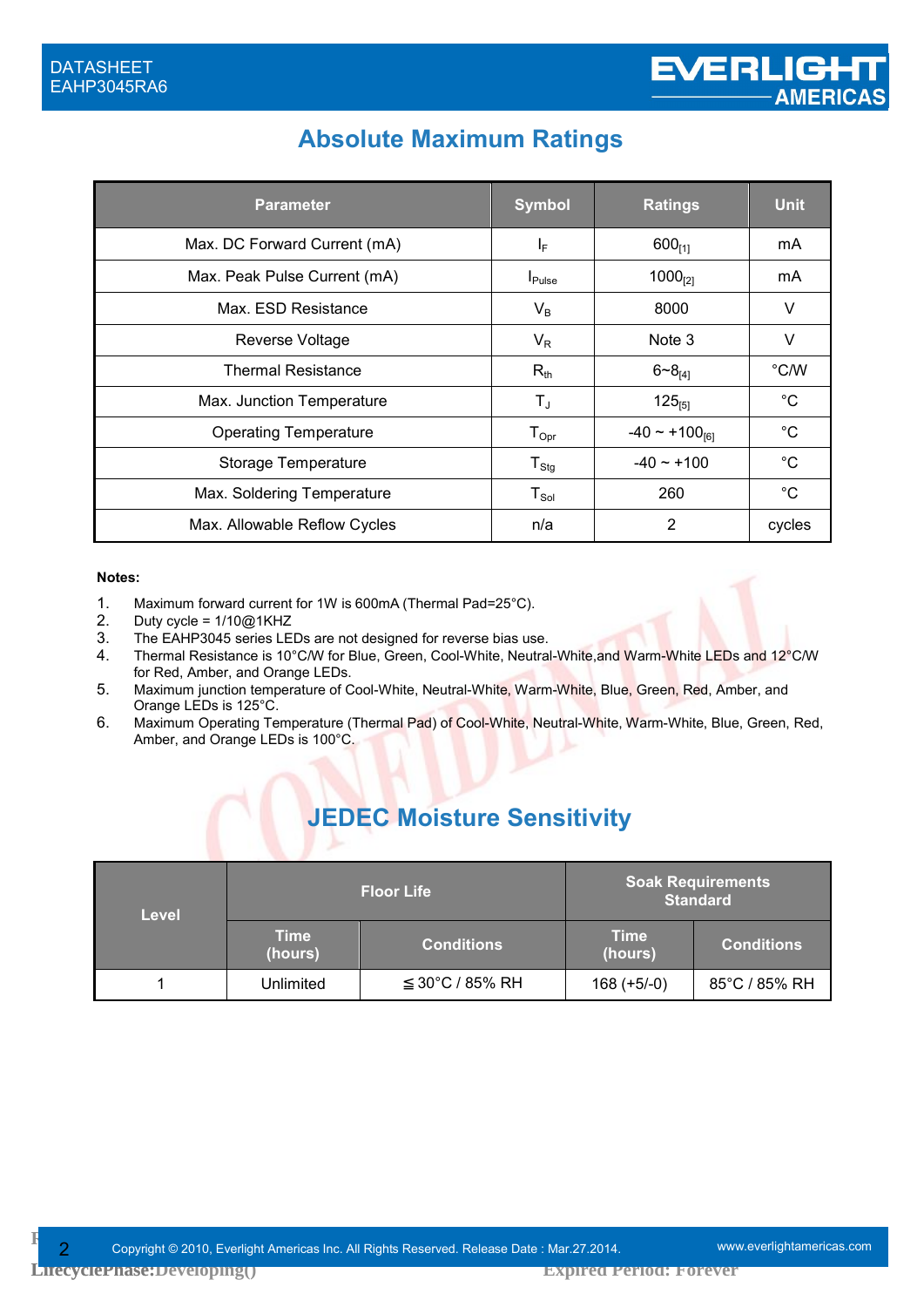# **PN of the EAHP3045 series: Color LEDs**

| <b>Color</b>      | <b>Order Code</b> | <b>Minimum</b><br><b>Radiometric</b><br>Power(mW) | Wavelength<br>(nm) | <b>Forward</b><br><b>Voltage(V)</b> |
|-------------------|-------------------|---------------------------------------------------|--------------------|-------------------------------------|
| Far<br><b>Red</b> | EAHP3045RA6       | 225                                               | 725~740            | $1.75 - 2.95$                       |

**\*Product lead time of at least 8 weeks.**

**Note:** 

Each 1W direct color PN is based on the min. bin and includes four adjacent bins.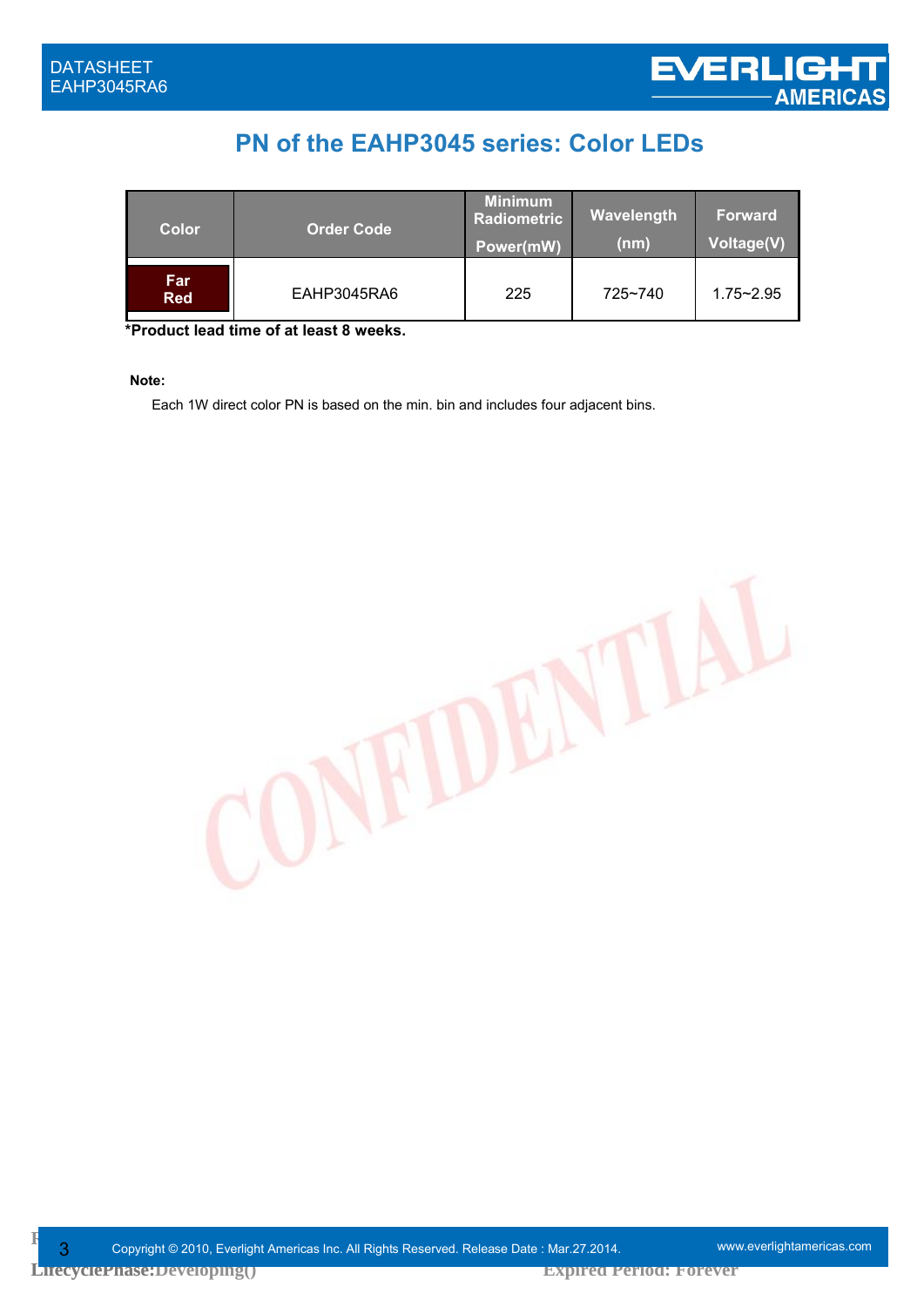# **Product Binning**

| <b>Group</b> | <b>Bin</b>     | <b>Minimum</b><br><b>Photometric</b><br>Flux (Im) | <b>Maximum</b><br><b>Photometric</b><br>Flux (Im) |
|--------------|----------------|---------------------------------------------------|---------------------------------------------------|
|              | 1              | 4                                                 | 5                                                 |
|              | $\overline{2}$ | 5                                                 | 6                                                 |
|              | 3              | 6                                                 | 8                                                 |
|              | 4              | 8                                                 | 10                                                |
| E            | 5              | 10                                                | 13                                                |
|              | 6              | 13                                                | 17                                                |
|              | 7              | 17                                                | 20                                                |
|              | 8              | 20                                                | 23                                                |
|              | 9              | 23                                                | 27                                                |
|              | 1              | 27                                                | 33                                                |
|              | $\overline{2}$ | 33                                                | 39                                                |
|              | 3              | 39                                                | 45                                                |
|              | 4              | 45                                                | 52                                                |
| F            | 5              | 52                                                | 60                                                |
|              | 6              | 60                                                | 70                                                |
|              | 7              | 70                                                | 80                                                |
|              | 8              | 80                                                | 90                                                |
|              | 9              | 90                                                | 100                                               |

### **Luminous Flux Bins**

| in             | <b>Minimum</b><br><b>Photometric</b><br>Flux (Im) | <b>Maximum</b><br><b>Photometric</b><br>Flux (Im) |  | Group | <b>Bin</b>       | <b>Minimum</b><br><b>Photometric</b><br>Flux (Im) | <b>Maximum</b><br><b>Photometric</b><br>Flux (Im) |
|----------------|---------------------------------------------------|---------------------------------------------------|--|-------|------------------|---------------------------------------------------|---------------------------------------------------|
| 1              | 4                                                 | 5                                                 |  |       | 1                | 100                                               | 110                                               |
| $\overline{2}$ | 5                                                 | 6                                                 |  |       | $\overline{2}$   | 110                                               | 120                                               |
| $\overline{3}$ | 6                                                 | 8                                                 |  |       | 3                | 120                                               | 130                                               |
| 4              | 8                                                 | 10                                                |  |       | 4                | 130                                               | 140                                               |
| $\overline{5}$ | 10                                                | 13                                                |  | J     | 5                | 140                                               | 150                                               |
| $\frac{6}{7}$  | 13                                                | 17                                                |  |       | 6                | 150                                               | 160                                               |
|                | 17                                                | 20                                                |  |       | $\overline{7}$   | 160                                               | 180                                               |
| $rac{8}{9}$    | 20                                                | 23                                                |  |       | 8                | 180                                               | 200                                               |
|                | 23                                                | 27                                                |  |       | $\boldsymbol{9}$ | 200                                               | 225                                               |
| $\overline{1}$ | 27                                                | 33                                                |  |       | 1                | 225                                               | 250                                               |
| $\overline{2}$ | 33                                                | 39                                                |  |       | $\overline{2}$   | 250                                               | 275                                               |
| $\overline{3}$ | 39                                                | 45                                                |  |       | 3                | 275                                               | 300                                               |
| 4              | 45                                                | 52                                                |  |       | 4                | 300                                               | 325                                               |
| 5              | 52                                                | 60                                                |  | Κ     | 5                | 325                                               | 350                                               |
| $\frac{6}{7}$  | 60                                                | 70                                                |  |       | 6                | 350                                               | 375                                               |
|                | 70                                                | 80                                                |  |       | $\overline{7}$   | 375                                               | 400                                               |
| $\frac{8}{1}$  | 80                                                | 90                                                |  |       | 8                | 400                                               | 425                                               |
| $\overline{9}$ | 90                                                | 100                                               |  |       | 9                | 425                                               | 450                                               |
|                |                                                   |                                                   |  |       | 1                | 450                                               | 475                                               |
|                |                                                   |                                                   |  |       | $\overline{2}$   | 475                                               | 500                                               |
|                |                                                   |                                                   |  | N     | 3                | 500                                               | 525                                               |
|                |                                                   |                                                   |  |       | 4                | 525                                               | 550                                               |

#### **Radiometric Power Bins**

| <b>Group</b> | <b>Bin</b> | <b>Minimum</b><br><b>Radiometric</b><br>Power(mW) | <b>Maximum</b><br><b>Radiometric</b><br>Power(mW) |
|--------------|------------|---------------------------------------------------|---------------------------------------------------|
|              | 1          | n                                                 | 25                                                |
|              | 2          | 25                                                | 50                                                |
|              | 3          | 50                                                | 75                                                |
|              | 4          | 75                                                | 100                                               |
| O            | 5          | 100                                               | 125                                               |
|              | 6          | 125                                               | 175                                               |
|              | 7          | 175                                               | 225                                               |
|              | 8          | 225                                               | 275                                               |
|              | g          | 275                                               | 350                                               |

| }in            | <b>Minimum</b><br><b>Radiometric</b><br>Power(mW) | <b>Maximum</b><br><b>Radiometric</b><br>Power(mW) | Group | <b>Bin</b>     | <b>Minimum</b><br><b>Radiometric</b><br>Power(mW) | <b>Maximum</b><br><b>Radiometric</b><br>Power(mW) |
|----------------|---------------------------------------------------|---------------------------------------------------|-------|----------------|---------------------------------------------------|---------------------------------------------------|
| 1              | 0                                                 | 25                                                |       |                | 350                                               | 425                                               |
| $\overline{2}$ | 25                                                | 50                                                |       | $\overline{2}$ | 425                                               | 500                                               |
| 3              | 50                                                | 75                                                |       | 3              | 500                                               | 600                                               |
| 4              | 75                                                | 100                                               |       | 4              | 600                                               | 700                                               |
| 5              | 100                                               | 125                                               | R     | 5              | 700                                               | 800                                               |
| 6              | 125                                               | 175                                               |       | 6              | 800                                               | 900                                               |
| 7              | 175                                               | 225                                               |       | 7              | 900                                               | 1000                                              |
| 8              | 225                                               | 275                                               |       | 8              | 1000                                              | 1300                                              |
| 9              | 275                                               | 350                                               |       | 9              | 1300                                              | 1600                                              |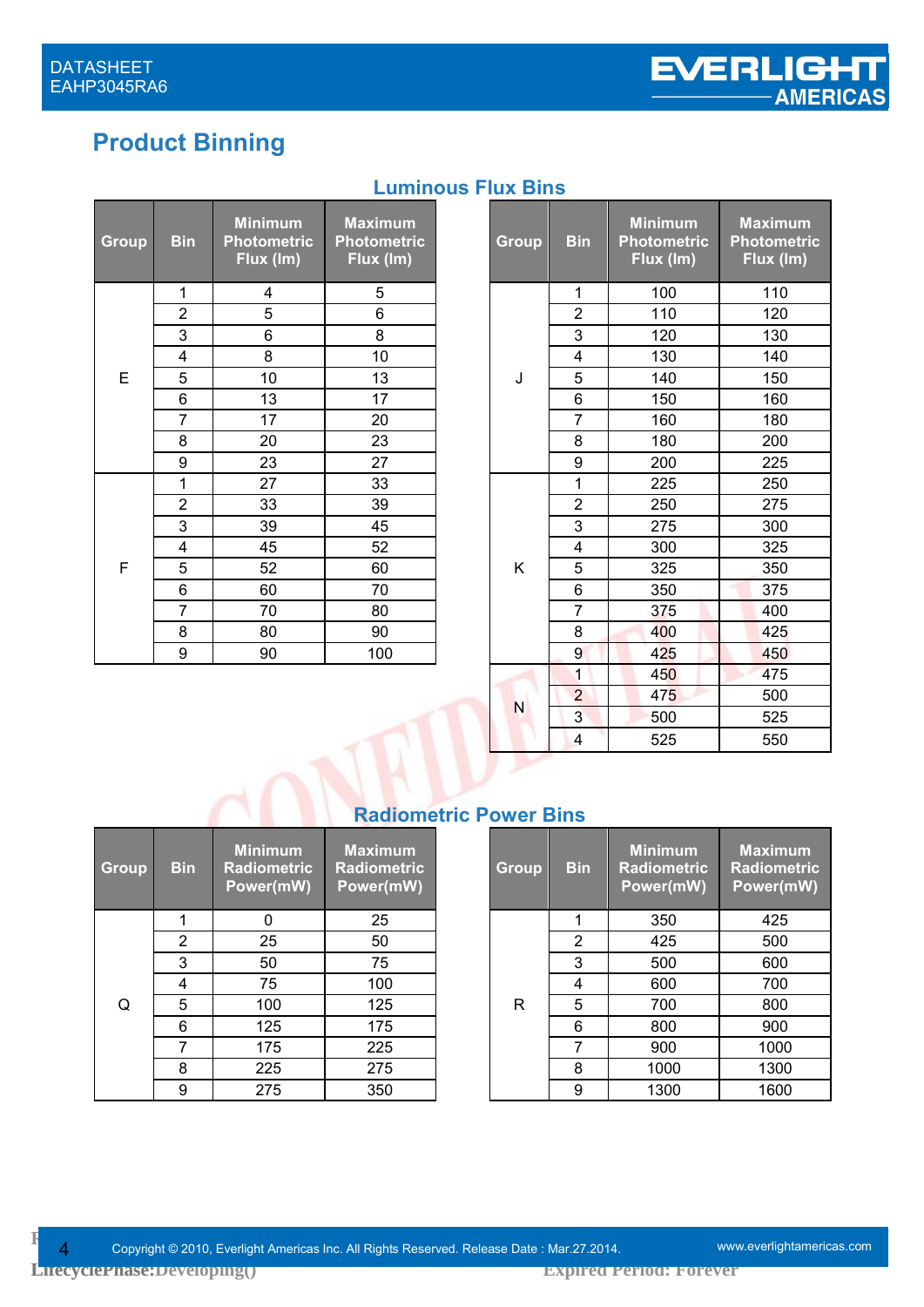#### **Forward Voltage Bins**

| <b>Bin</b>     | <b>Minimum Forward</b><br>Voltage (V) | <b>Maximum Forward</b><br>Voltage (V) |
|----------------|---------------------------------------|---------------------------------------|
| U1             | 1.75                                  | 2.05                                  |
| U <sub>2</sub> | 2.05                                  | 2.35                                  |
| U <sub>3</sub> | 2.35                                  | 2.65                                  |
| U4             | 2.65                                  | 2.95                                  |
| V <sub>1</sub> | 2.95                                  | 3.25                                  |
| V <sub>2</sub> | 3.25                                  | 3.55                                  |
| V3             | 3.55                                  | 3.85                                  |
| V4             | 3.85                                  | 4.15                                  |

#### **Notes:**

1. Forward voltage measurement tolerance: ±0.1V.

2. Forward voltage bins are defined at I*F*=350mA operation.

3. Other Forward Voltage bins for White LEDs available upon request. Please contact your local Everlight sales office.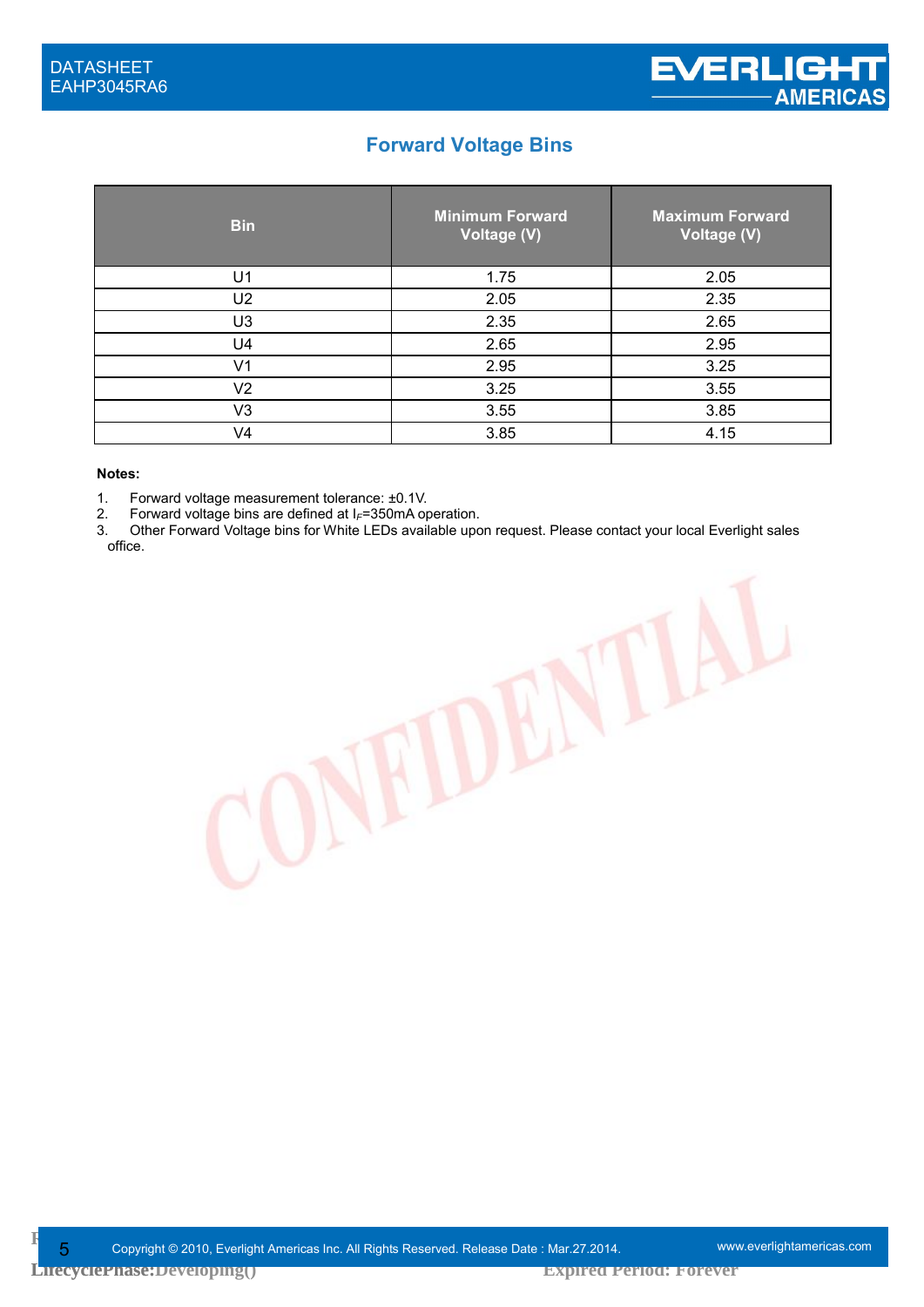#### **Color Bins**

| <b>Group</b>     | <b>Bin</b>              | <b>Minimum Dominant</b> | <b>Maximum Dominant</b> |
|------------------|-------------------------|-------------------------|-------------------------|
|                  |                         | <b>Wavelength (nm)</b>  | <b>Wavelength (nm)</b>  |
|                  | 1                       | 430                     | 435                     |
|                  | $\overline{2}$          | 435                     | 440                     |
|                  | $\overline{3}$          | 440                     | 445                     |
| B                | $\overline{\mathbf{4}}$ | 445                     | 450                     |
| (Blue)           | $\overline{5}$          | 450                     | 455                     |
|                  | $\,6$                   | 455                     | 460                     |
|                  | $\overline{7}$          | 460                     | 465                     |
|                  | 8                       | 465                     | 470                     |
|                  | $\overline{1}$          | 520                     | 525                     |
|                  | $\boldsymbol{2}$        | 525                     | 530                     |
| G                | $\overline{3}$          | 530                     | 535                     |
| (Green)          | $\overline{\mathbf{4}}$ | 535                     | 540                     |
|                  | $\overline{5}$          | 540                     | 545                     |
|                  | 6                       | 545                     | 550                     |
|                  | 1                       | 580                     | 582.5                   |
|                  | $\mathbf 2$             | 582.5                   | 585                     |
| $\blacktriangle$ | $\mathsf 3$             | 585                     | 587.5                   |
| (Amber)          | $\overline{4}$          | 587.5                   | 590                     |
|                  | $\overline{5}$          | 590                     | 592.5                   |
|                  | $\,6$                   | 592.5                   | 595                     |
|                  | $\mathsf 3$             | 610                     | 615                     |
| $\mathsf{R}$     | $\overline{\mathbf{4}}$ | 615                     | 620                     |
| (Red)            | 5                       | 620                     | 625                     |
|                  | $6\phantom{1}6$         | 625                     | 630                     |
|                  | 1                       | 635                     | 640                     |
|                  | $\overline{2}$          | 640                     | 645                     |
|                  | $\overline{3}$          | 645                     | 650                     |
| D                | $\overline{\mathbf{4}}$ | 650                     | 655                     |
| (Deep-Red)       | $\overline{5}$          | 655                     | 660                     |
|                  | $6\,$                   | 660                     | 665                     |
|                  | $\overline{7}$          | 665                     | 670                     |
|                  | $\bf 8$                 | 670                     | 675                     |
|                  | 1                       | 700                     | 710                     |
|                  | $\overline{2}$          | 710                     | 715                     |
|                  | $\overline{3}$          | 715                     | 720                     |
|                  | $\overline{4}$          | 720                     | 725                     |
| (Far-Red)        | $\overline{5}$          | 725                     | 730                     |
|                  | $\overline{6}$          | 730                     | 735                     |
|                  | $\overline{7}$          | 735                     | 740                     |
|                  | $\bf 8$                 | 740                     | 745                     |

#### **Notes:**

- 1. Dominant / Peak wavelength measurement tolerance:  $\pm$ 1nm.<br>2. Dominant / Peak wavelength bins are defined at  $I_F$ =350 mA o
- 2. Dominant / Peak wavelength bins are defined at I<sub>F</sub>=350 mA operation.<br>3. The range of wavelength in Royal-Blue, Deep-Red and Far-Red is des
- The range of wavelength in Royal-Blue, Deep-Red and Far-Red is described as peak-wavelength.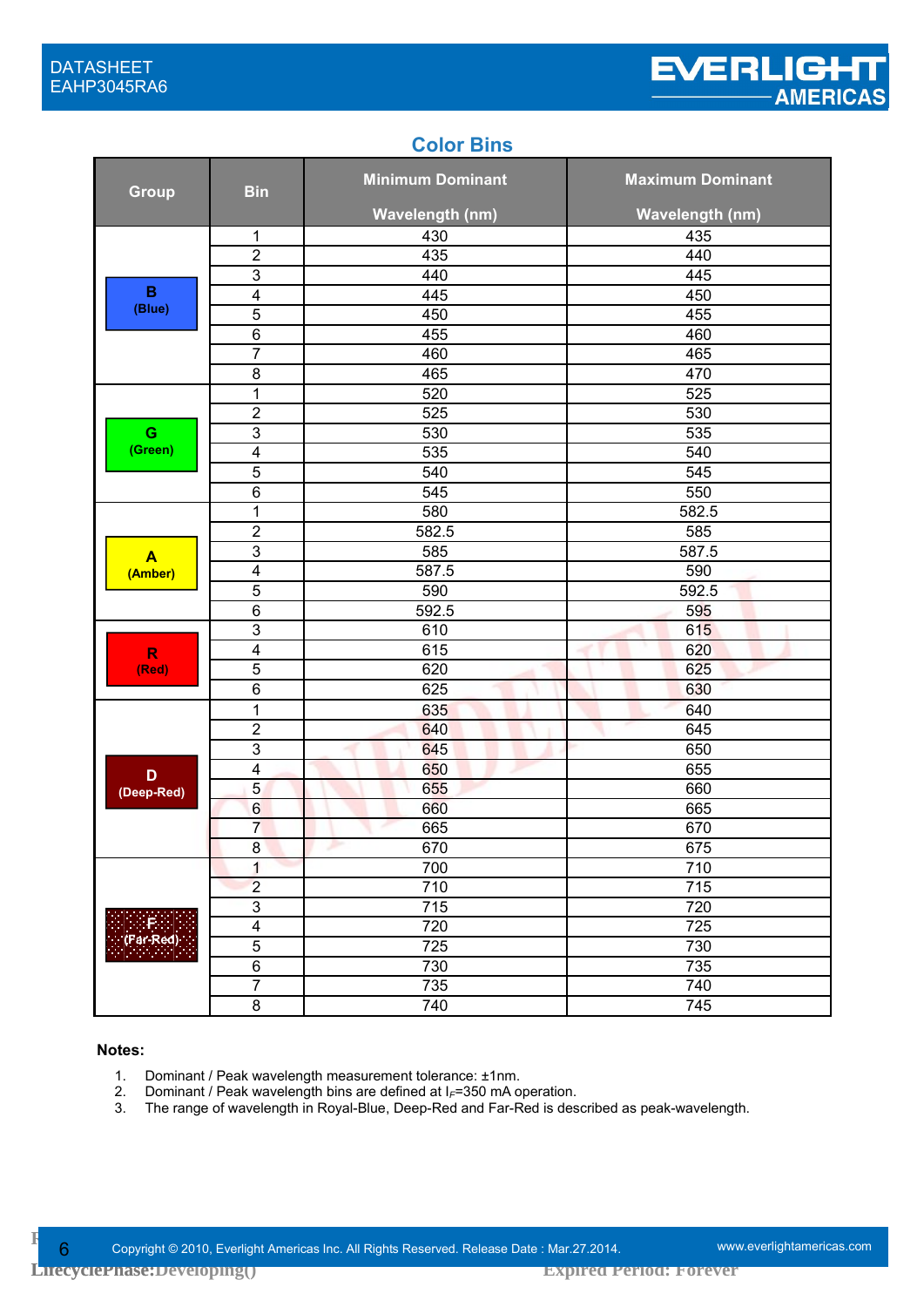# **Optical Characteristics**

| <b>Color</b>         | Dominant Wavelength $\lambda_{D}$<br>Peak Wavelength $\lambda_P$<br><b>Color Temperature CCT</b> |       | <b>Typical</b><br><b>Temperature</b><br><b>Coefficient of</b><br><b>Dominant</b><br>Wavelength<br>$(nm/°C)$ - $(\lambda_D/$ | <b>Typical</b><br><b>Viewing Angle</b><br>(degrees)<br>$2\theta_{1/2}$ |        |
|----------------------|--------------------------------------------------------------------------------------------------|-------|-----------------------------------------------------------------------------------------------------------------------------|------------------------------------------------------------------------|--------|
|                      | Min.                                                                                             | Typ.  | Max.                                                                                                                        | $T_J$                                                                  |        |
| <b>Cool-White</b>    | 4745K                                                                                            | 5700K | 7050K                                                                                                                       |                                                                        | Note 5 |
| <b>Neutral-White</b> | 3710K                                                                                            | 4260K | 4745K                                                                                                                       |                                                                        | Note 5 |
| <b>Warm-White</b>    | 2580K                                                                                            | 3000K | 3710K                                                                                                                       |                                                                        | Note 5 |
| <b>Red</b>           | 620nm                                                                                            |       | 630nm                                                                                                                       | 0.05                                                                   | 120    |
| <b>Orange</b>        | 610nm                                                                                            |       | 620nm                                                                                                                       | 0.08                                                                   | 120    |
| <b>Amber</b>         | 585nm                                                                                            |       | 595nm                                                                                                                       | 0.1                                                                    | 120    |
| <b>Green</b>         | 520nm                                                                                            |       | 535nm                                                                                                                       | 0.05                                                                   | 120    |
| <b>Blue</b>          | 460nm                                                                                            |       | 470nm                                                                                                                       | 0.05                                                                   | 120    |
| Deep-Red             | 645nm                                                                                            |       | 675nm                                                                                                                       | 0.08                                                                   | 120    |
| Far-Red              | <b>715nm</b>                                                                                     |       | <b>745nm</b>                                                                                                                | 0.04                                                                   | 120    |
|                      |                                                                                                  |       |                                                                                                                             |                                                                        |        |

#### **Notes:**

- 1. The test tolerance of Everlight is ±0.5nm for dominant wavelength, ±5% for CCT.
- 2. Viewing angle is the width of half the light output intensity in all directions of 180°.
- 3. All Cool-White, Neutral-White, Warm-White, and dominant wavelength below 550nm LEDs are made with Indium Gallium Nitride (InGaN).

4. All LEDs with dominant wavelength exceeding 550nm are made with Aluminum Indium Gallium Phosphide (AlInGaP).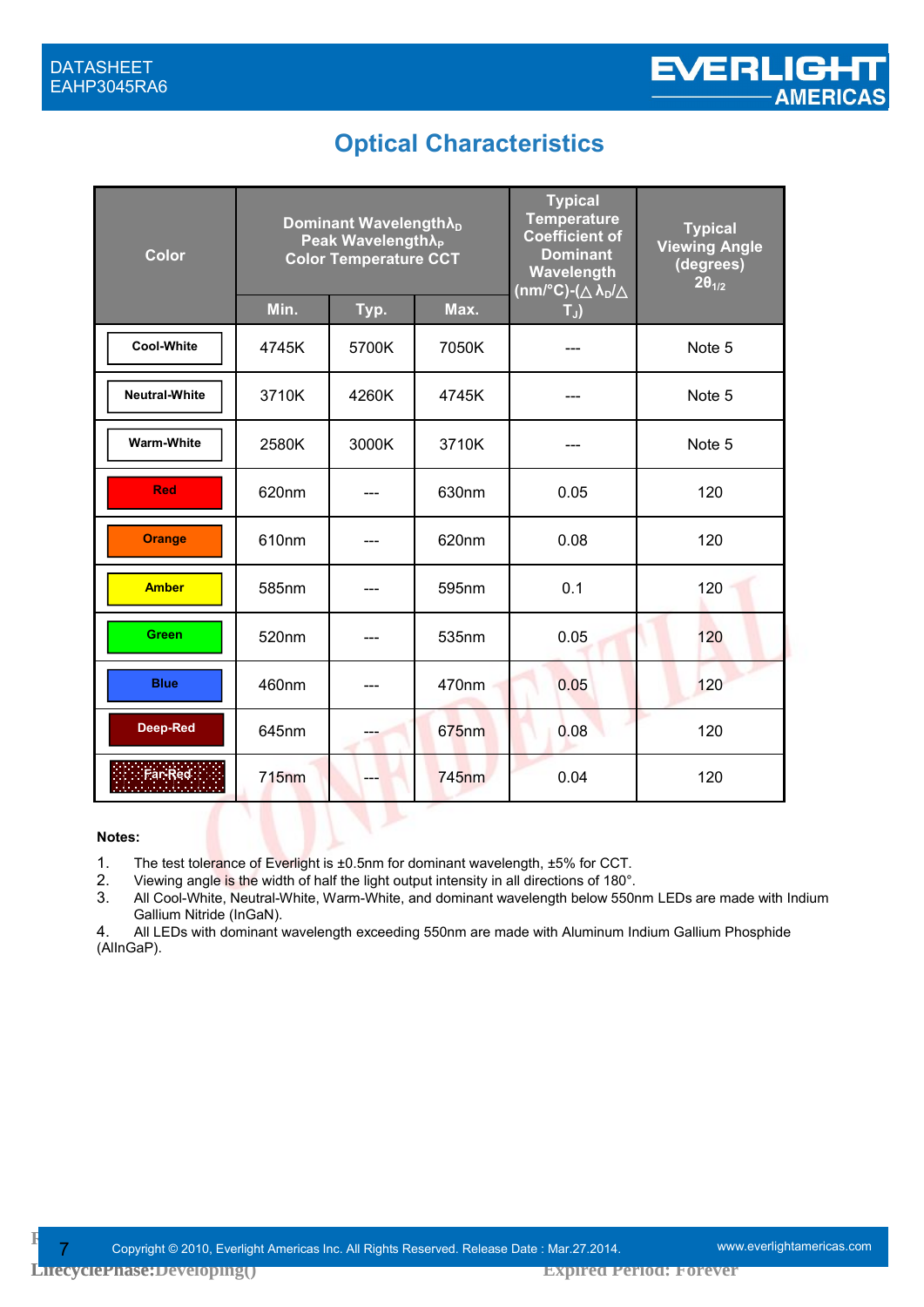### **Mechanical Dimension**



# **Notes:**<br>1. Dir

- 
- 1. Dimensions are in millimeters.<br>2. Tolerances unless mentioned
- 2. Tolerances unless mentioned are  $\pm$  0.15mm.<br>3. The thermal pad is electrically isolated from t The thermal pad is electrically isolated from the Anode and Cathode contact pads.
- 4. Do not handle the device by the lens. Incorrect force applied to the lens may lead to the failure of devices.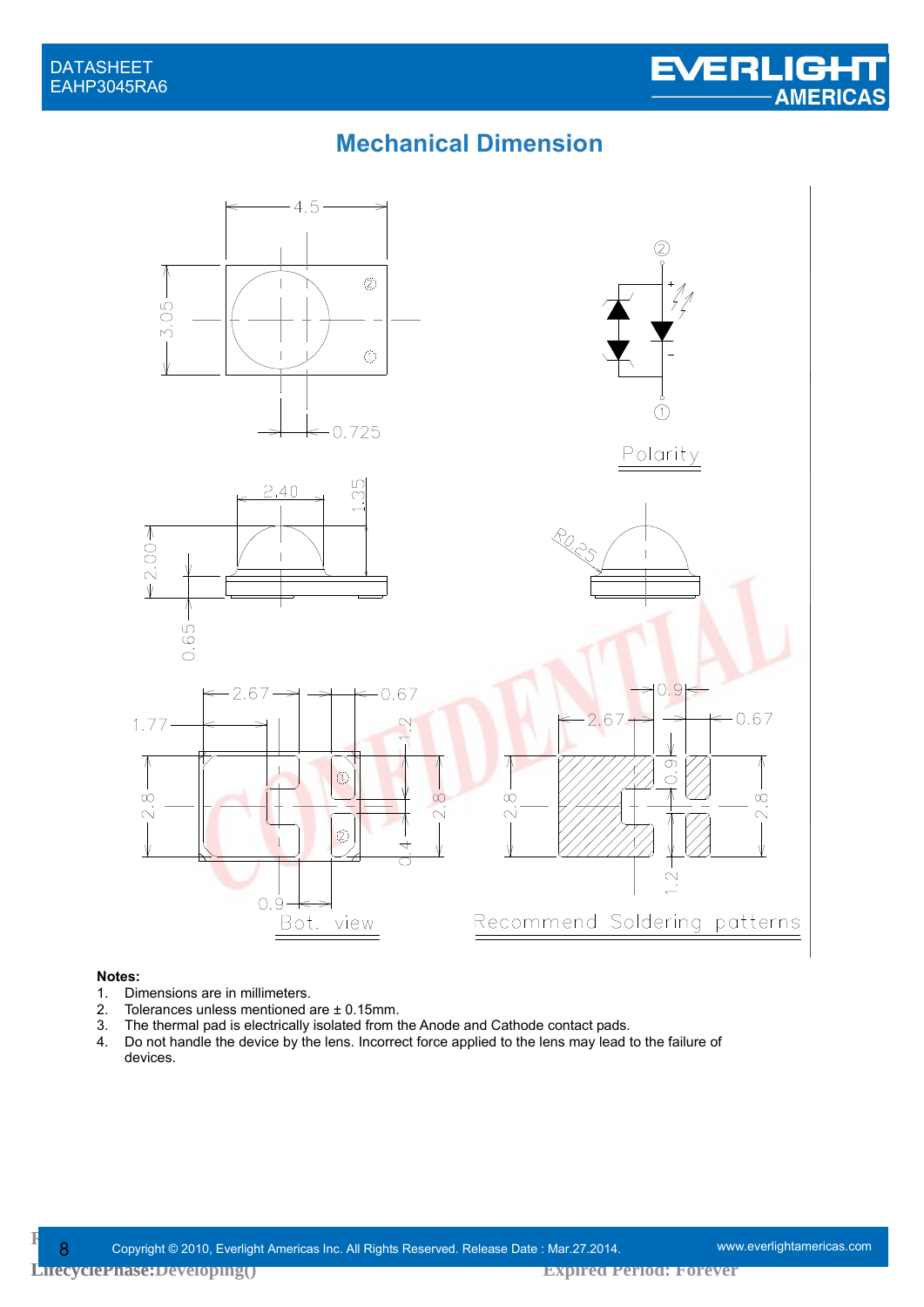

# **Pad Configuration**



| <b>PAD</b> | <b>FUNCTION</b>    |
|------------|--------------------|
|            | <b>CATHODE</b>     |
| 2          | <b>ANODE</b>       |
|            | <b>THERMAL PAD</b> |

J)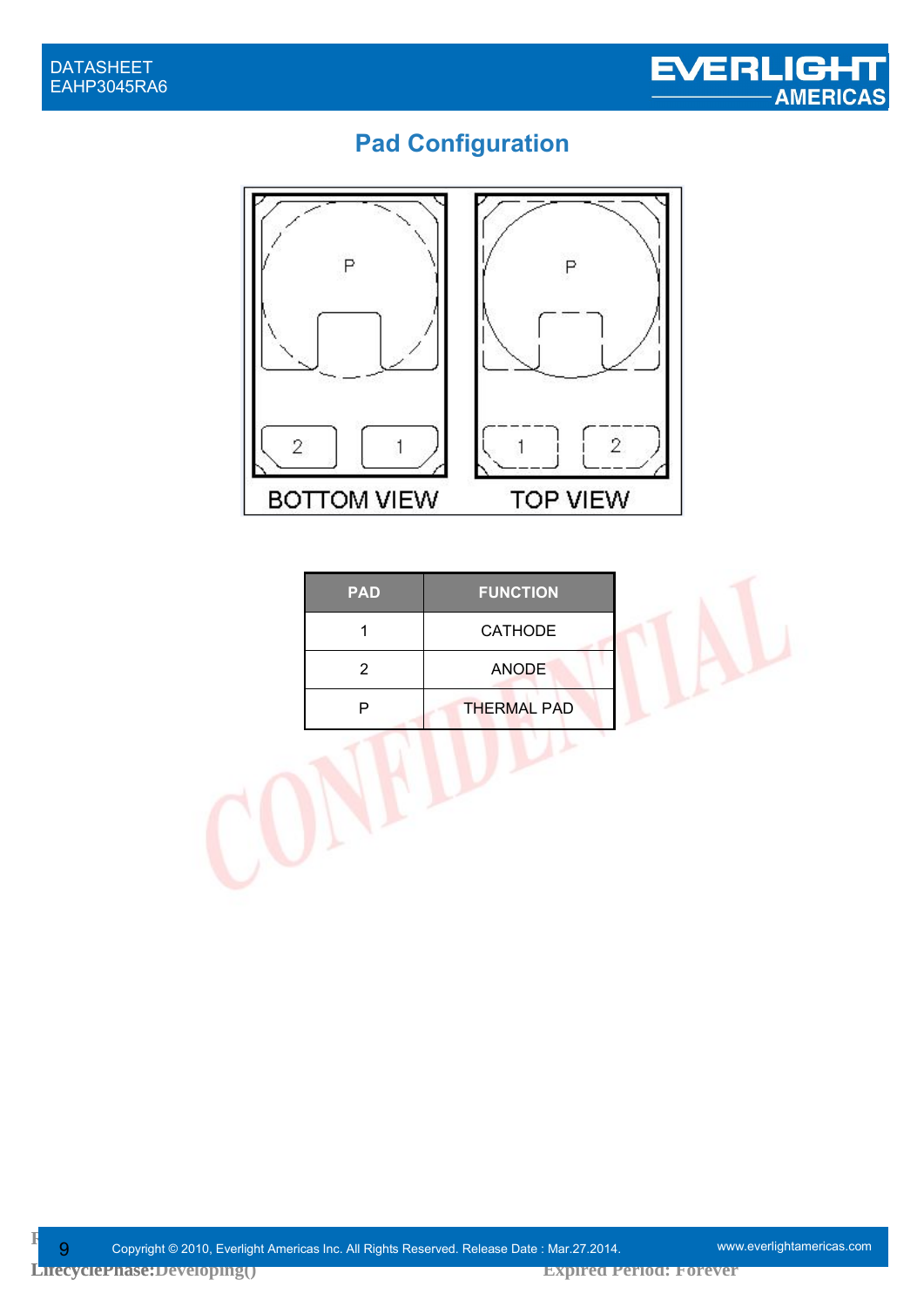

# **Reflow Soldering Characteristics**

#### **For Reflow Process**

- a. EAHP3045 series are suitable for SMT processes.
- b. Curing of glue in oven must be according to standard operation flow processes.



| <b>Profile Feature</b>               | <b>Lead Free Assembly</b> |
|--------------------------------------|---------------------------|
| Ramp-Up Rate                         | $2-3$ °C/S                |
| <b>Preheat Temperature</b>           | 150-200 °C                |
| Preheat Time $(tS)$                  | 60-120 S                  |
| Liquid Temperature (T <sub>L</sub> ) | $217^{\circ}$ C           |
| Time maintained above $T_L$          | 60-90 S                   |
| Peak Temperature (T <sub>P</sub> )   | 240 <sup>+5</sup> °C      |
| Peak Time (t <sub>P</sub> )          | $Max$ 20 S                |
| Ramp-Down Rate                       | $3-5$ °C/S                |

c. Reflow soldering should not be done more than twice.

- d. In soldering process, stress on the LEDs during heating should be avoided.
- e. After soldering, do not bend the circuit board.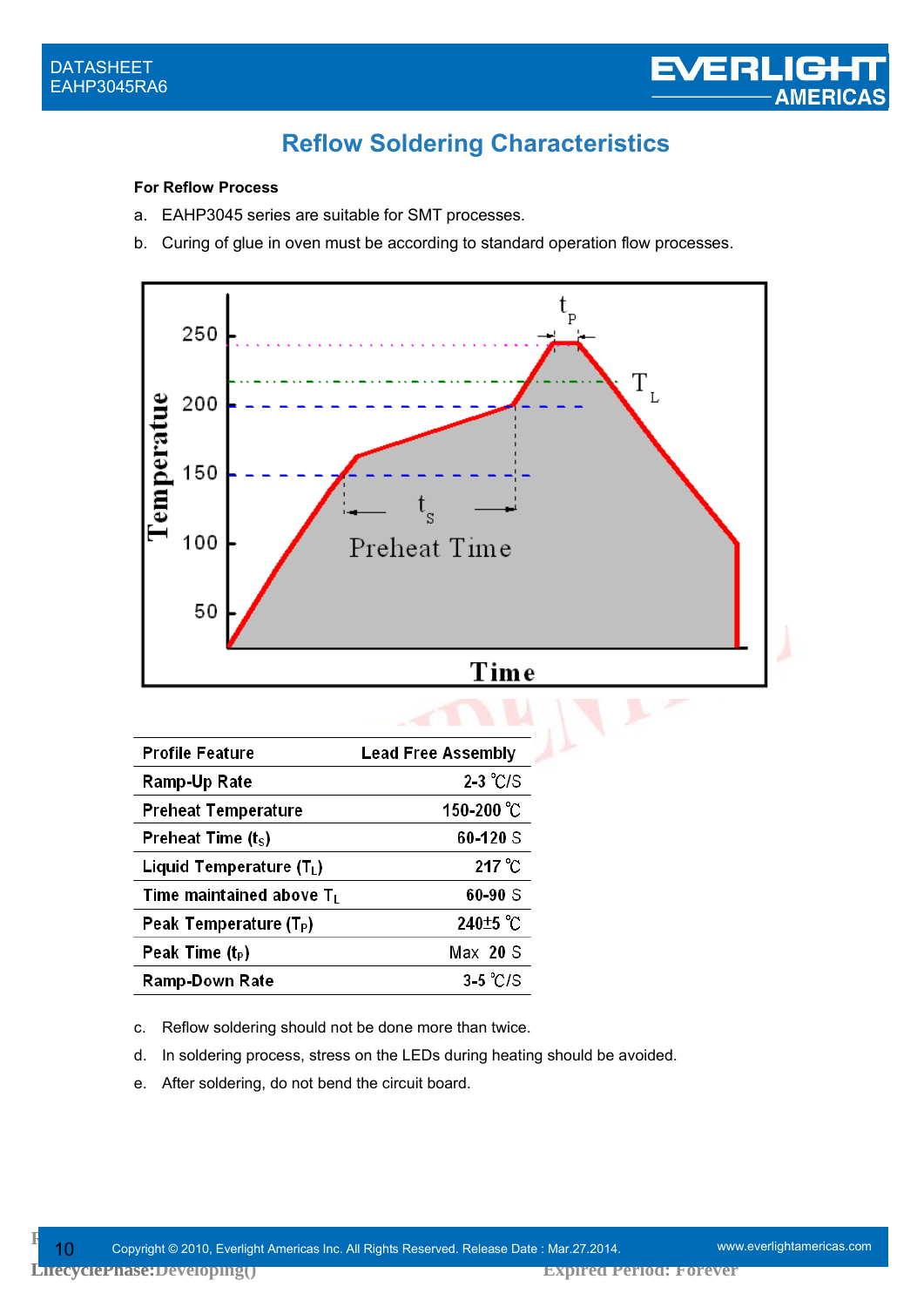# **Wavelength Characteristics**

#### **For Deep-Red, Red, Amber, Yellow, Green, Cyan, Blue, Royal-Blue @ Thermal Pad Temperature = 25**℃

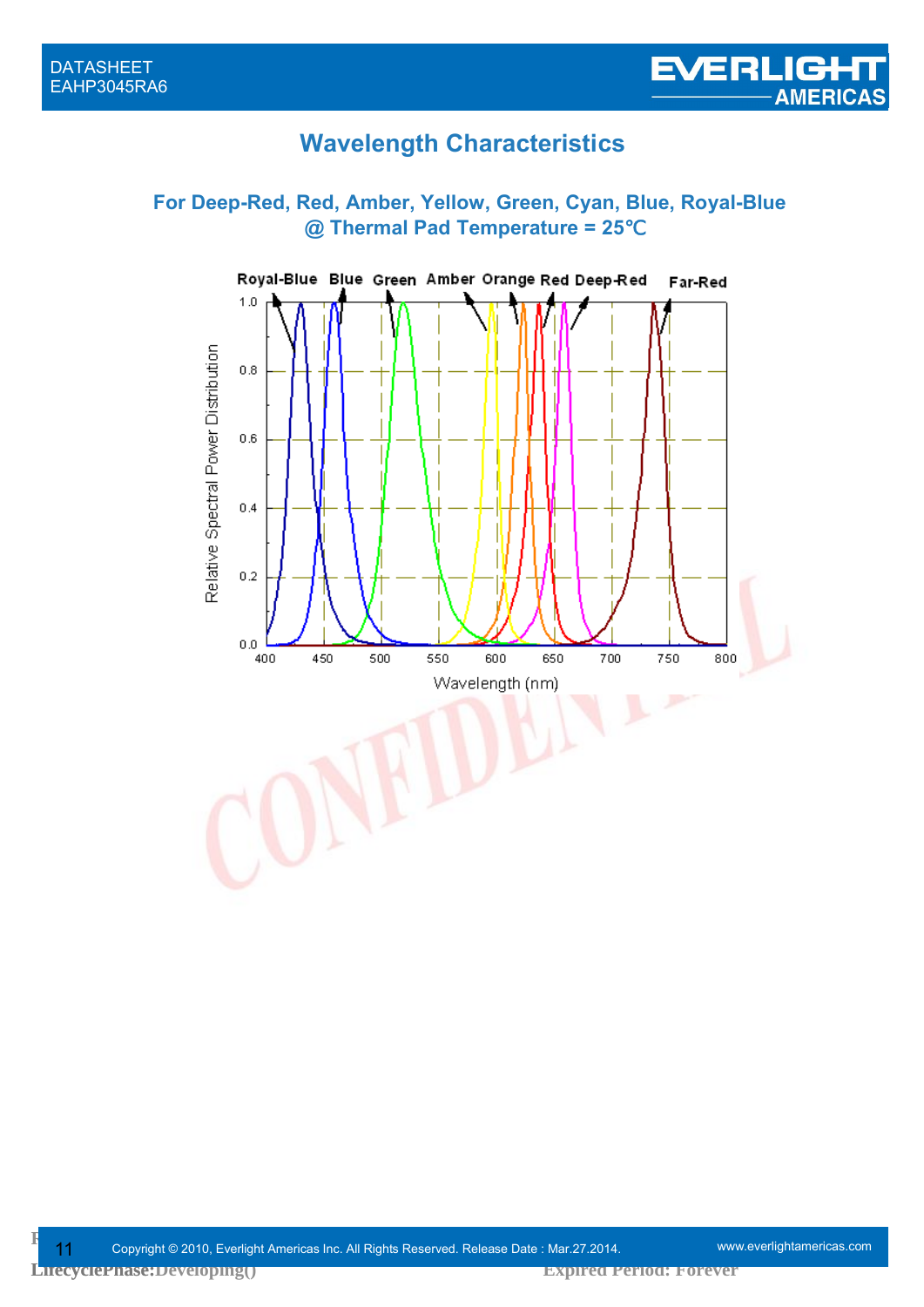### **Typical Light Output Characteristic V.S. Thermal Pad Temperature**

**Cool-White, Neutral-White, Warm-White, Green, Cyan, Blue, Royal-Blue for 350mA Drive Current**



**Deep-Red, Red, Orange, Amber for 350mA Drive Current**

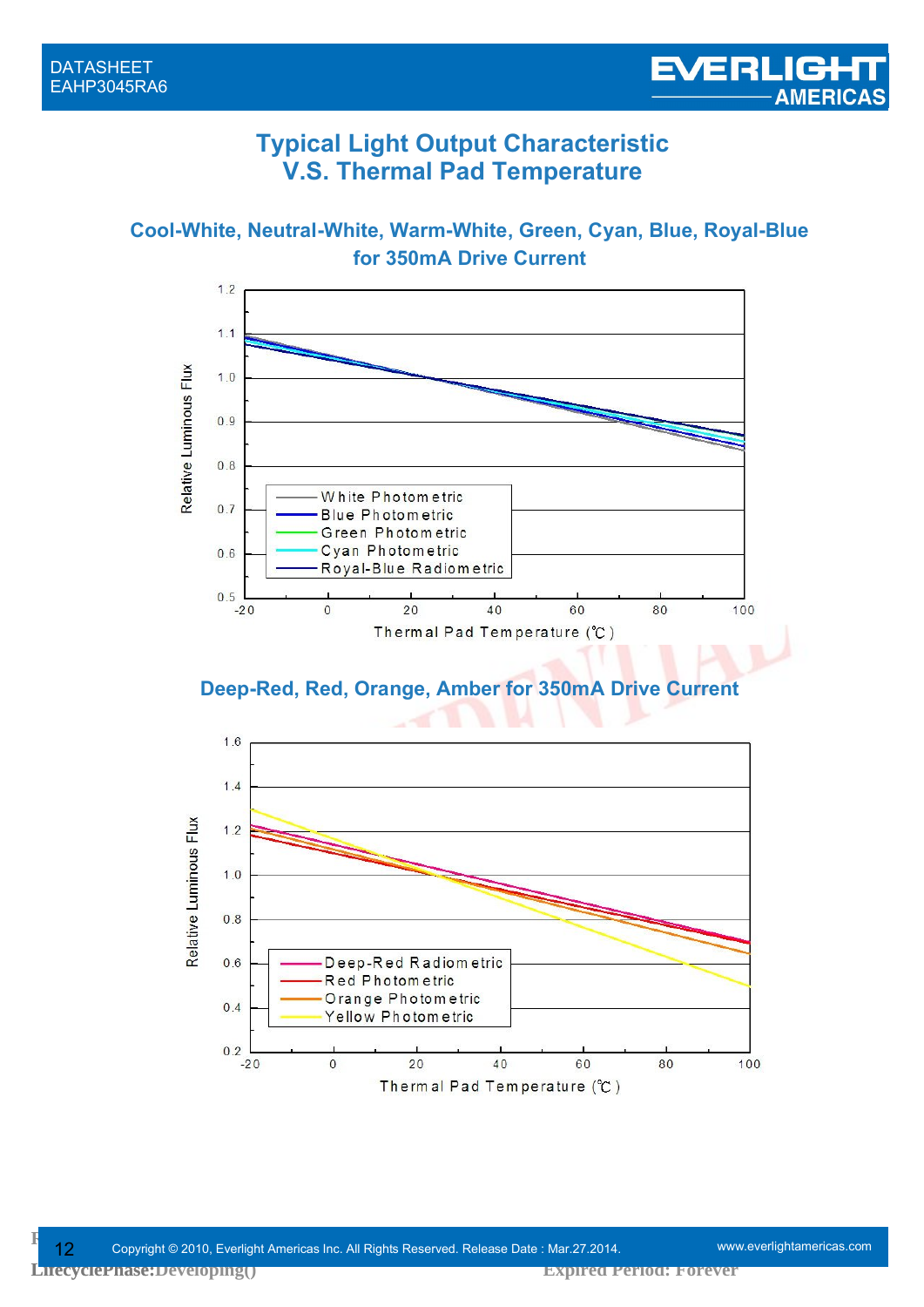# **Typical Electrical Characteristics**



EVERLIGHT

**Expired Period: Forever**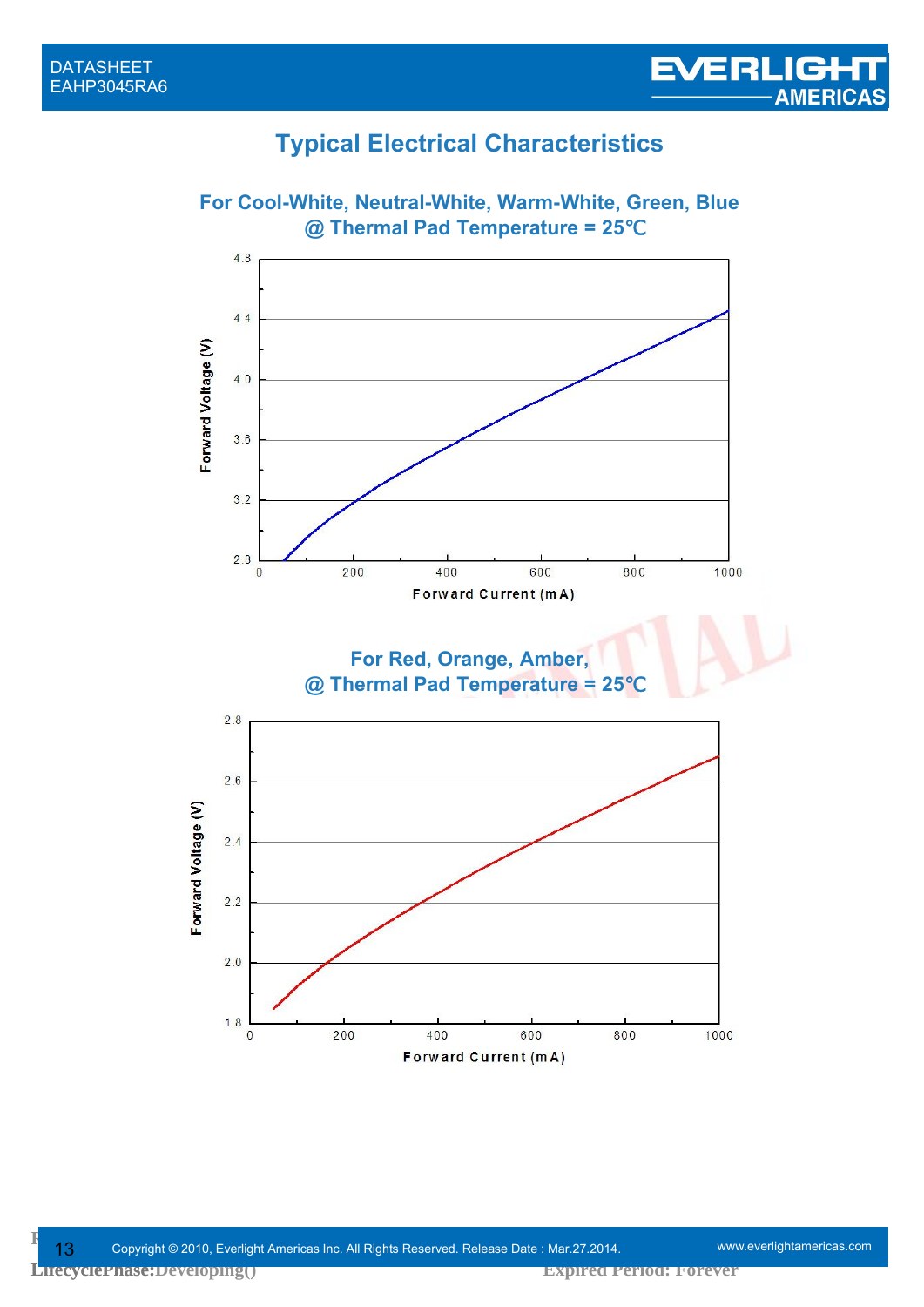# **Typical Relative Luminous Flux V.S. Forward Current**



#### **For Green, Blue, @ Thermal Pad Temperature = 25**℃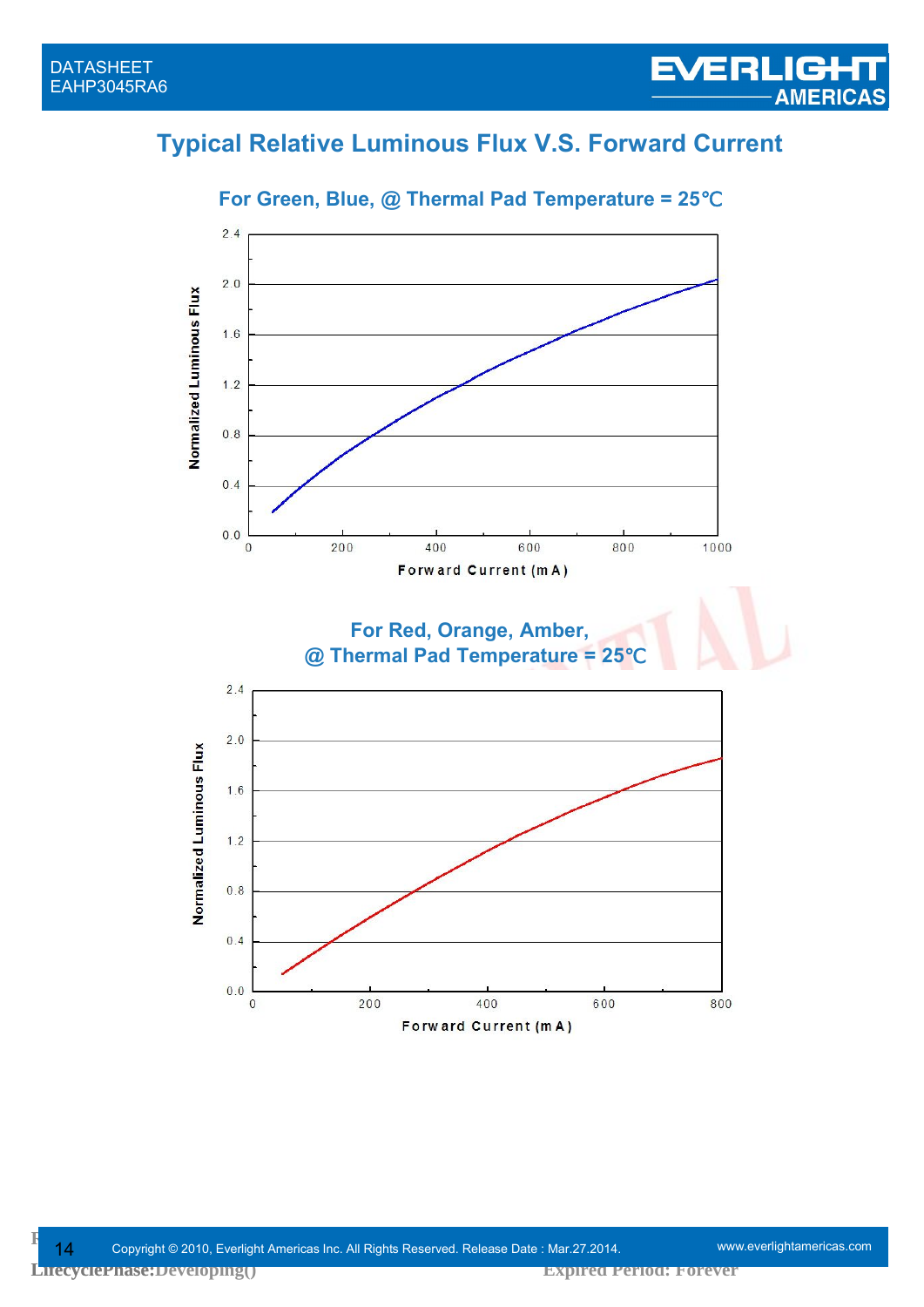### **Typical Wavelength Shift Characteristics V.S. Forward Current**

**For Blue @ Thermal Pad Temperature = 25**℃



#### **For Green @ Thermal Pad Temperature = 25**℃



**Expired Period: Forever**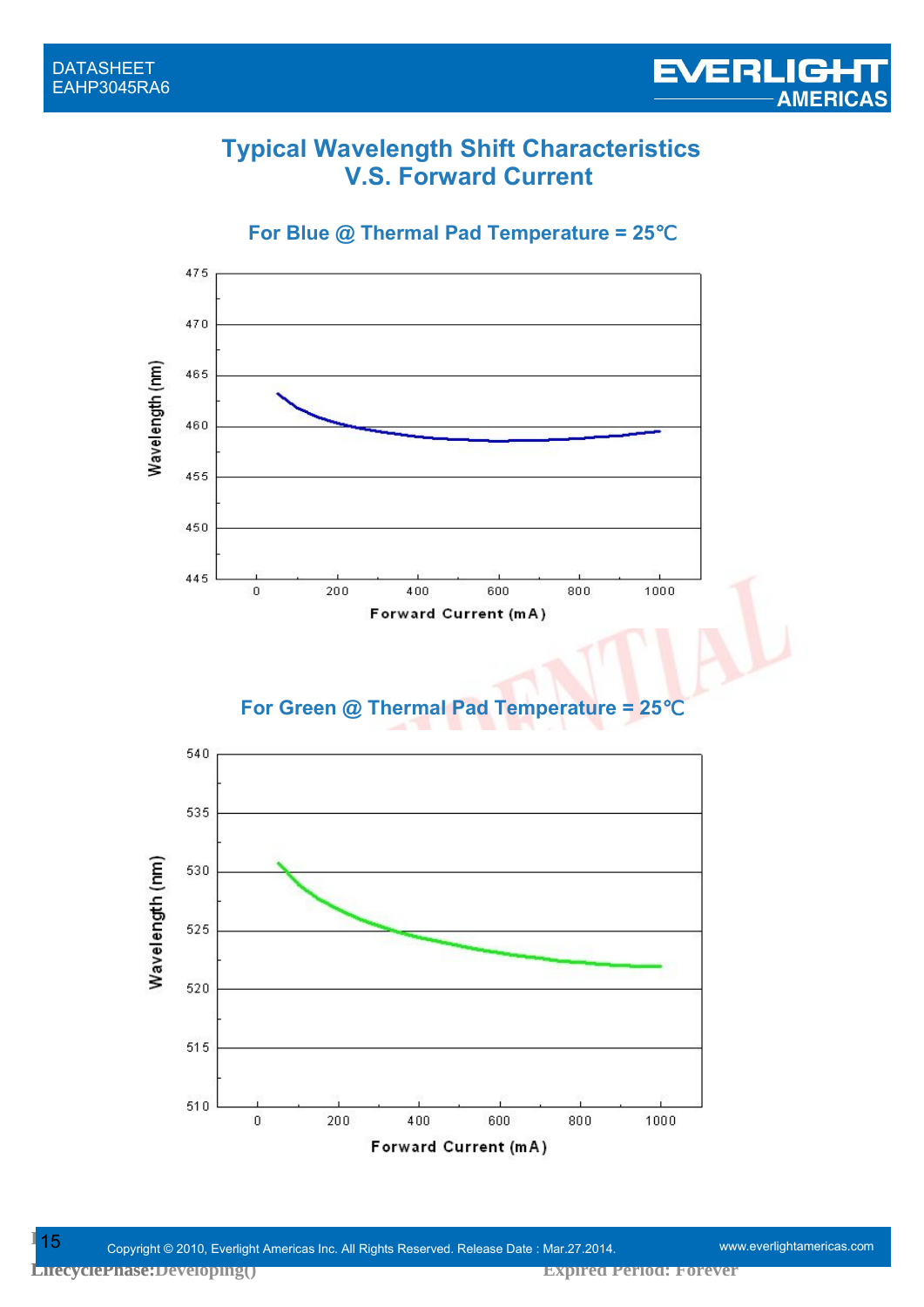

### **For Red @ Thermal Pad Temperature = 25**℃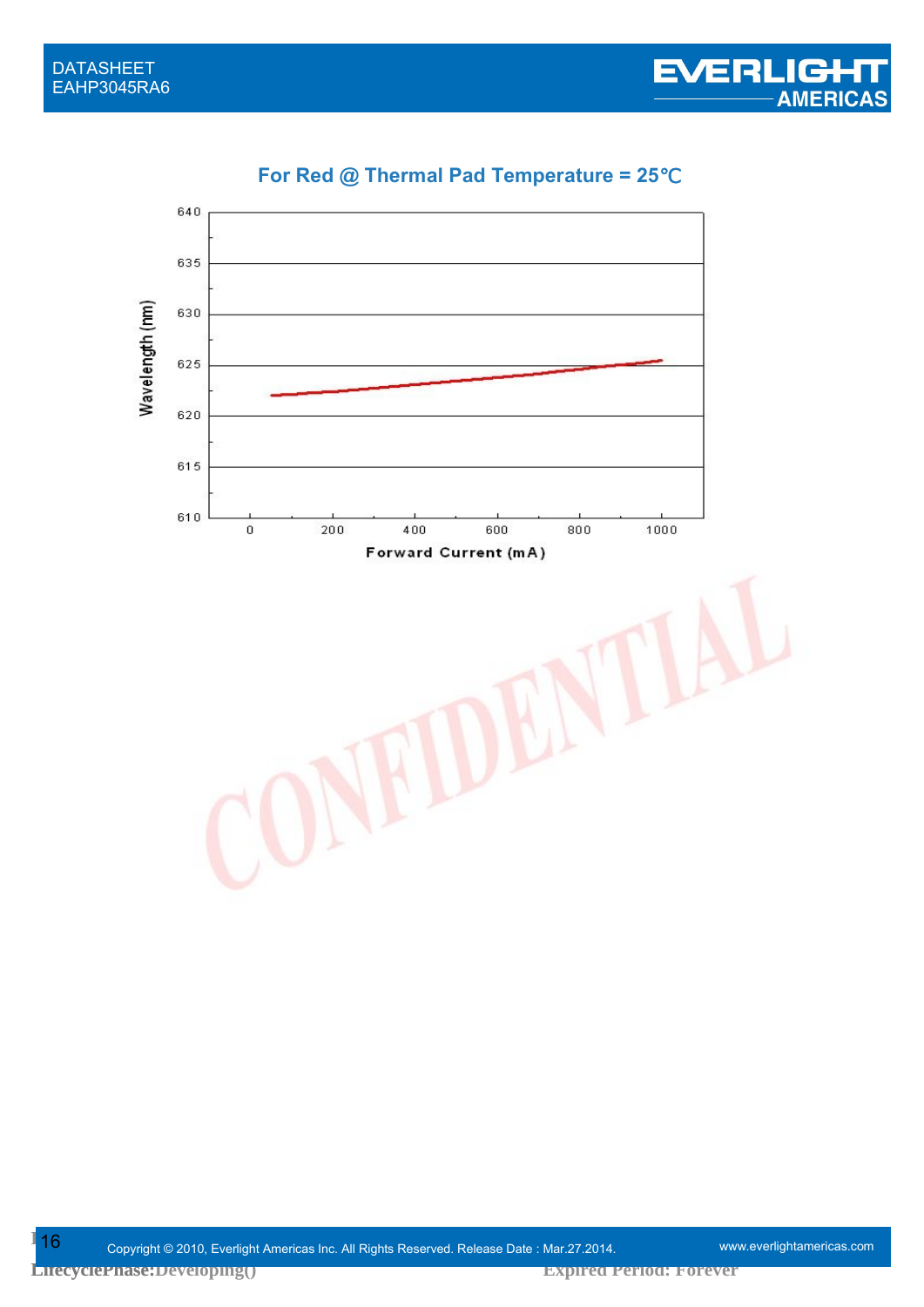### **Relative Flux and Forward Voltage V.S. Junction Temperature (IF = 350 mA)**

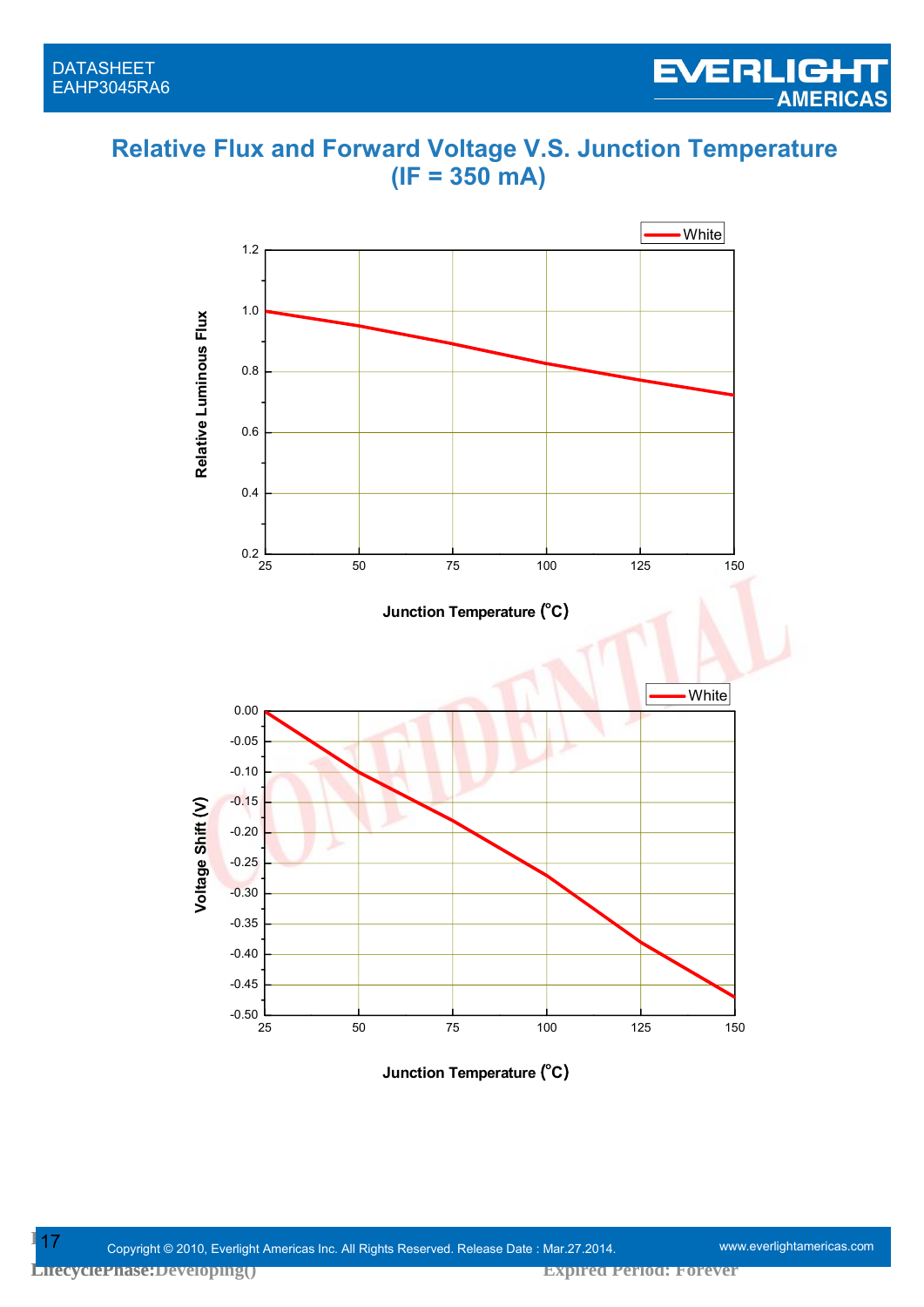### **Current Derating Curves**

#### **Current Derating Curve for 600mA Drive Current Cool-White, Neutral-White, Warm-White, Green, Cyan, Blue, Royal-Blue, Far-Red, Deep-Red, Red, Amber, Yellow**



#### **Note:**

The current derating curves are depending on the thermal resistance between the junction to the

soldering pad.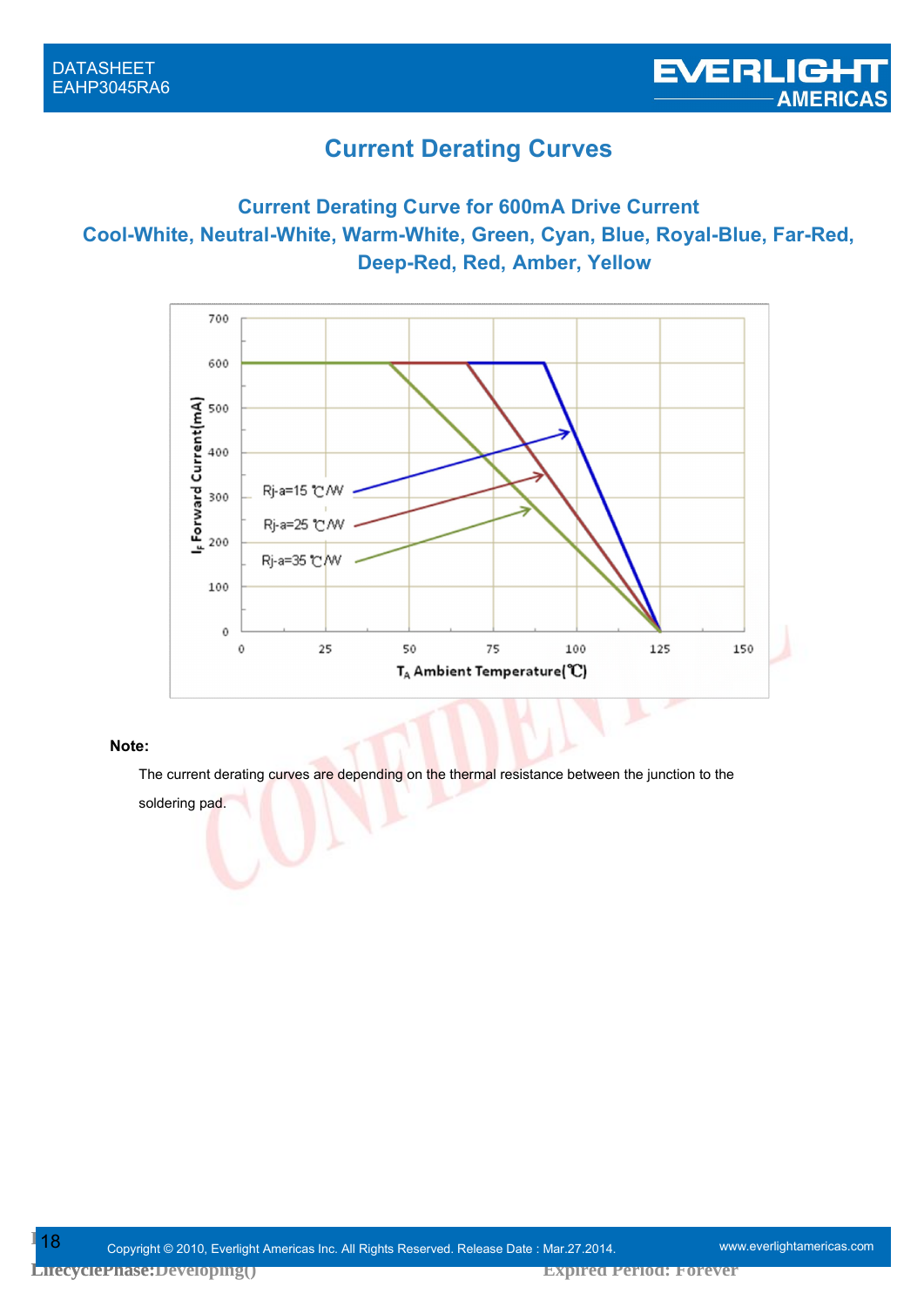# **Typical Radiation Patterns**

#### **Typical Diagram Characteristics of Radiation for Cool-White, Neutral-White, Warm-White**



#### **Notes:**

- 1.  $2\theta_{1/2}$  is the off axis angle from lamp centerline where the luminous intensity is 1/2 of the peak value.
- 2. View angle tolerance is ± 5°.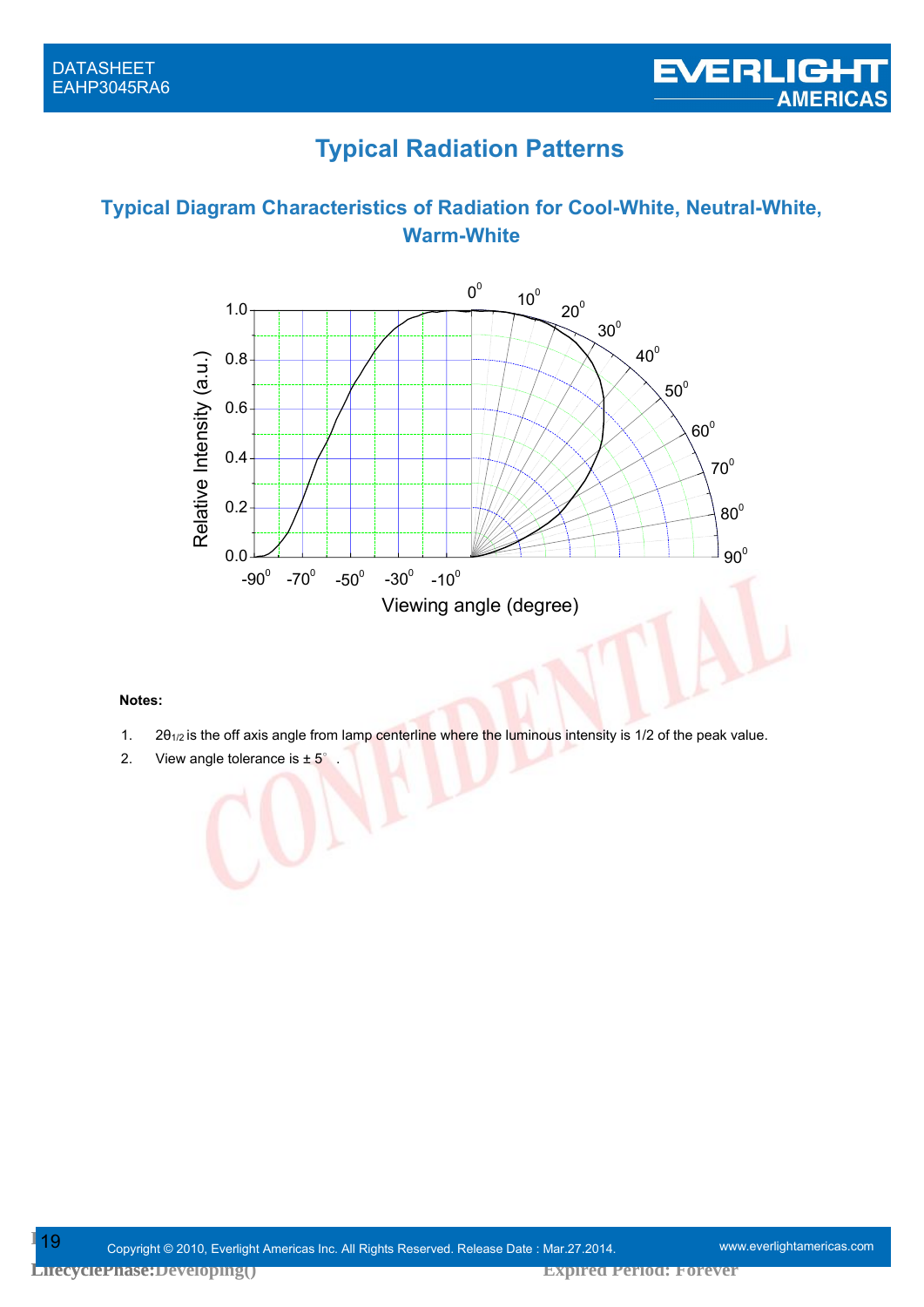# **Emitter Tape Packaging**

#### **Carrier Tape Dimensions as the following:**

**Reel: 400pcs, MOQ> 2Kpcs(has to be a multiple of 400pcs)**



#### **Notes:**

- 1. Dimensions are in millimeters.
- 2. Tolerances for fixed dimensions are ±0.1mm.

#### **Moisture Resistant Packag**



 $\mathbb{Z}$ 



Label Aluminum moistue-proof bag Desiccant Label **Label Aluminum moisture-proof bag Desiccant Label**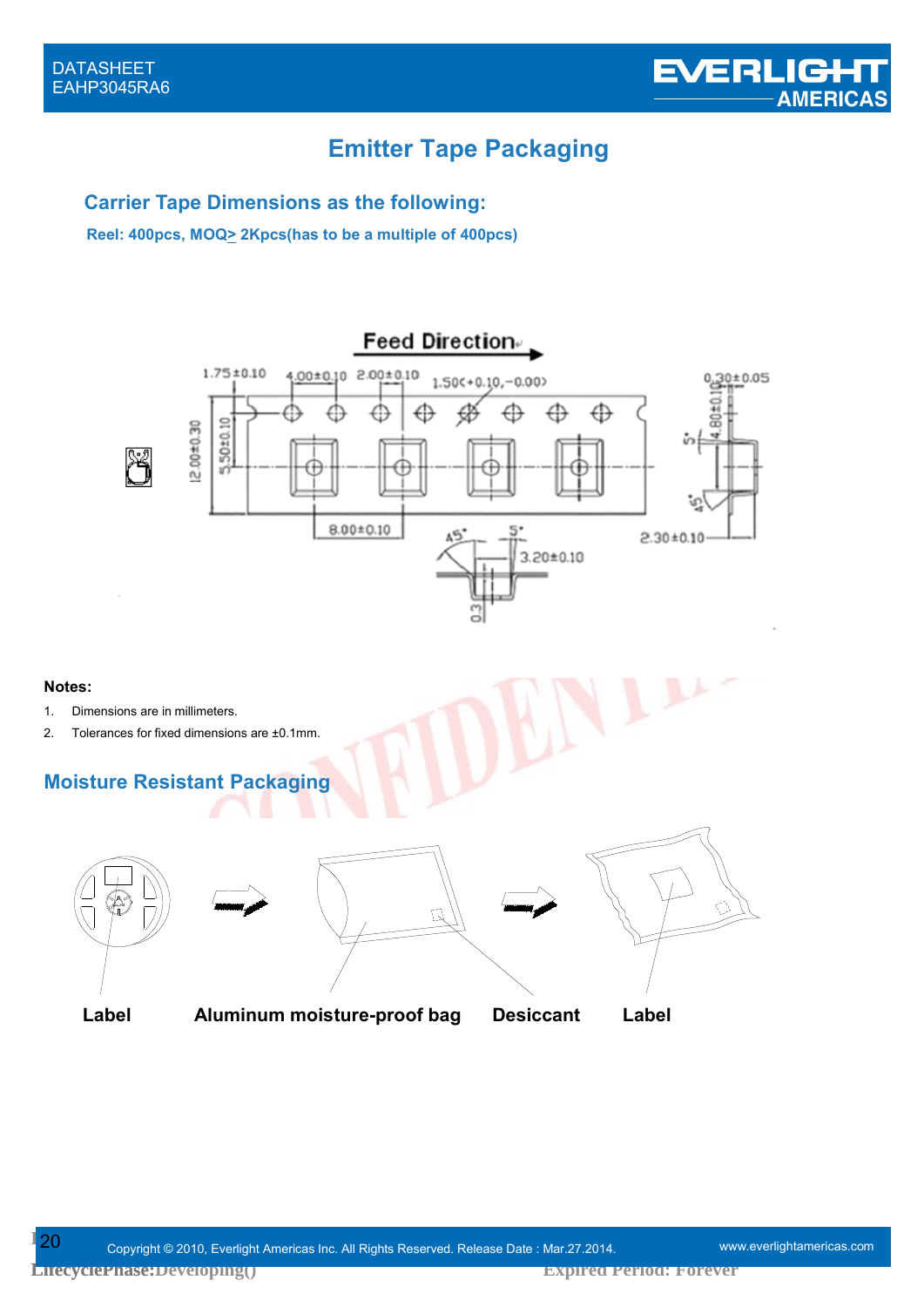

# **Emitter Reel Packaging**

#### **Reel Dimensions**



#### **Notes:**

- 1. Dimensions are in millimeters.
- 2. Tolerances unless mentioned are ±0.1mm.

# **Product Labeling**

#### **Label Explanation**

- CPN: Customer Specification (when required)
- P/N : Everlight Production Number
- QTY: Packing Quantity
- CAT: Luminous Flux (Brightness) Bin

HUE: Color Bin

- REF: Forward Voltage Bin
- LOT No: Lot Number
- MADE IN TAIWAN: Production Place

| <b>EVERLIGHT</b><br><b>CPN</b>                                        |
|-----------------------------------------------------------------------|
| XXXXXXXXXX<br>P/N:<br>RoHS<br>XXXXXXXXXX                              |
| CAT: XX<br>QTY: XXX<br>HUE : XX<br>REF : XX<br>NO: XXXXXXXXXXX<br>LOT |
| Reference: XXXXXXXXXX<br>MADE IN TAIWAN                               |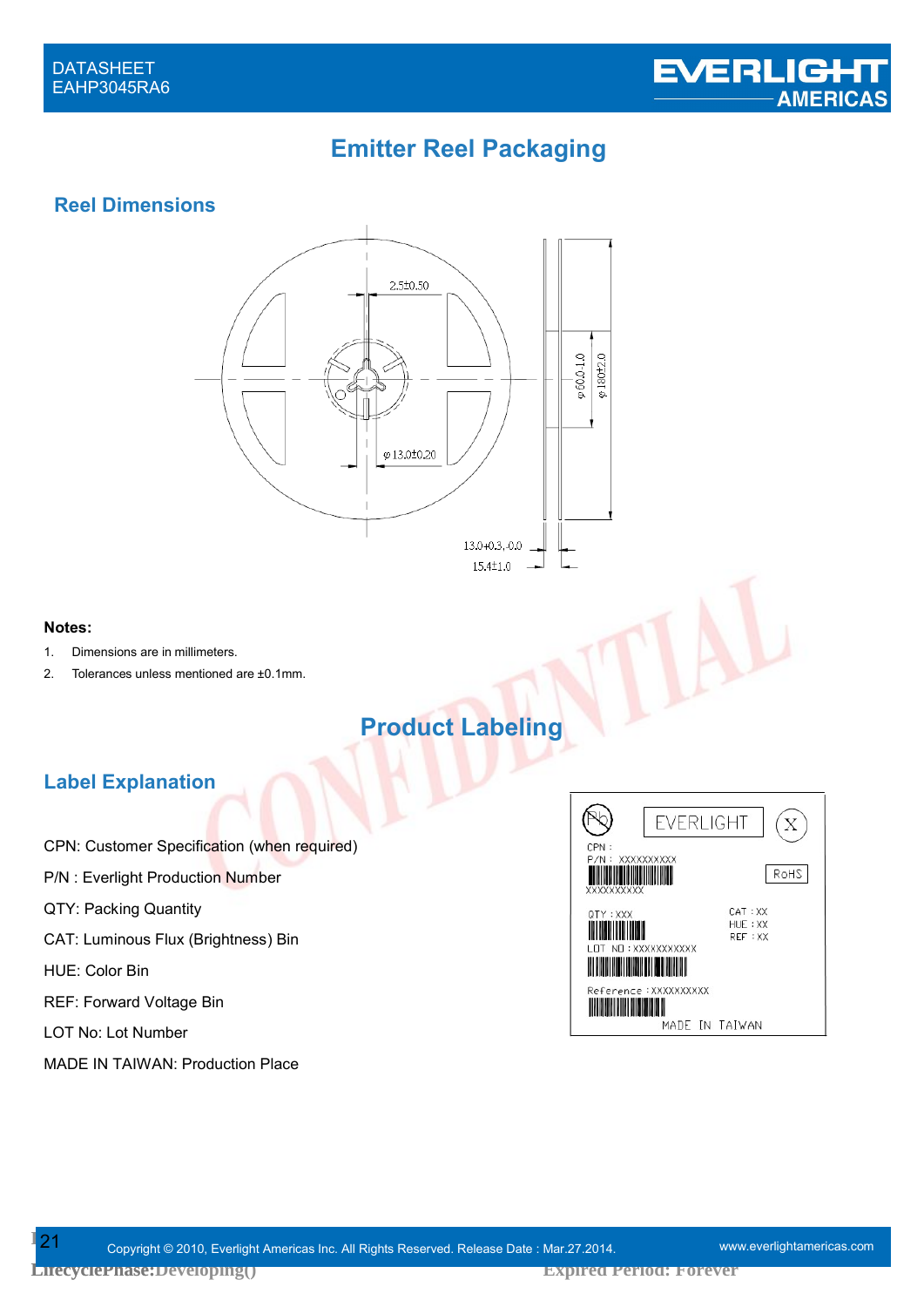# **Storage Conditions**

- Before the package is opened. The LEDs should be stored at 30°C or less and 85%RH or less after being shipped from Everlight and the storage life limits are 1 year. The LEDs can be stored up to 3 years If in a sealed container with a nitrogen atmosphere and moisture absorbent material.
- After opening the package: The LED's floor life is 1 year under 30 or less and 60%RH or less. The LED should be soldered with 168hrs (7days) after opening the package. If unused LEDs remain, it should be stored in moisture proof packages.
- If the moisture absorbent material (silica gel) has faded away or the LEDs have exceeded the storage time, baking treatment should be performed using the following conditions. Baking treatment: 60±5 for 24 hours.